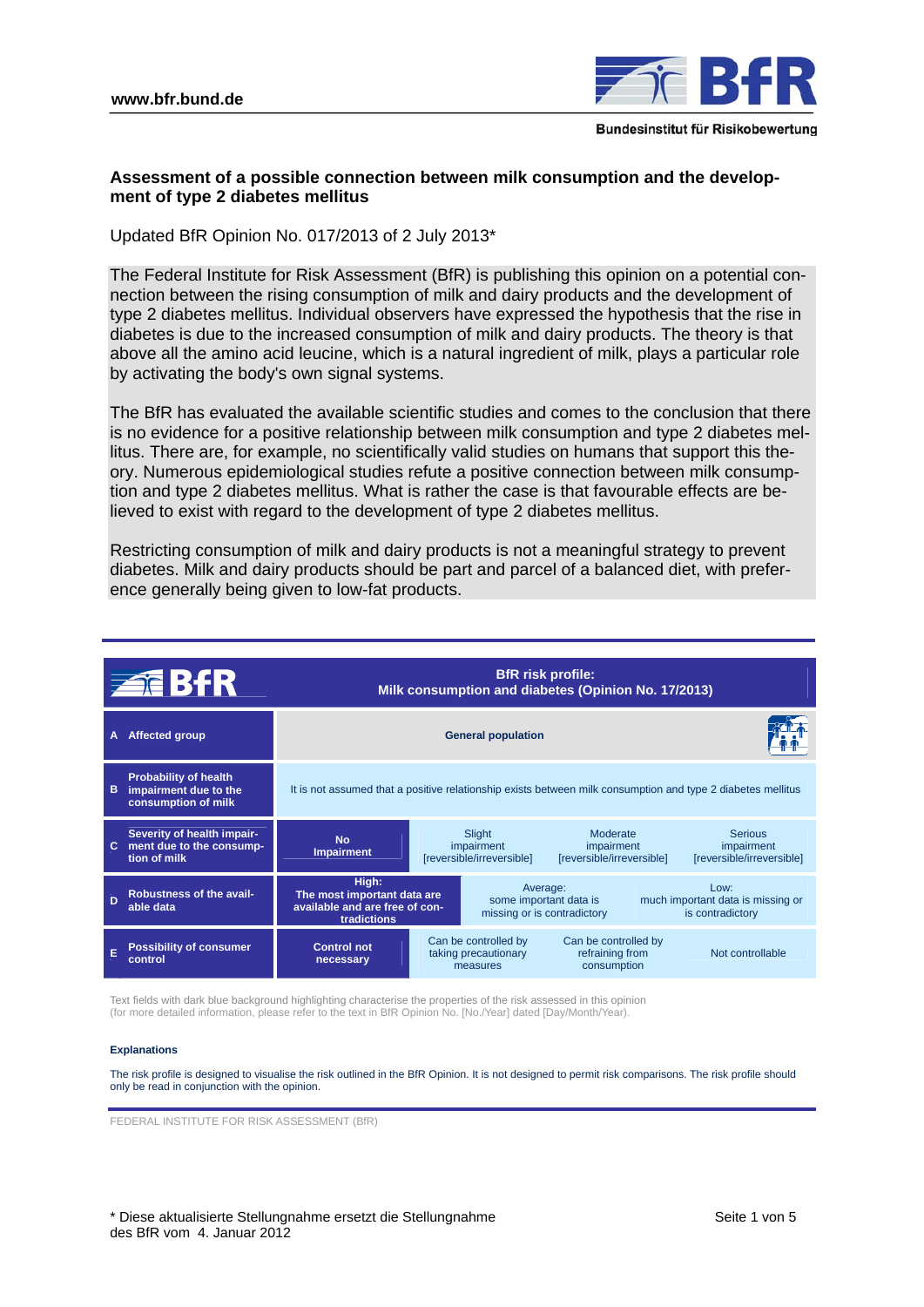

# **1 Subject of the assessment**

The Federal Institute for Risk Assessment (BfR) is publishing this opinion on a potential connection between the rising consumption of milk and dairy products and the development of type 2 diabetes mellitus. It is doing so in response to the hypothesis expressed by individual observers that high protein consumption, in particular of the essential amino acid leucine, through the consumption of milk and dairy products is associated with an increased risk of the development of type 2 diabetes mellitus.

# **2 Findings**

The data on a possible connection between milk consumption and type 2 diabetes mellitus is contradictory, but the majority of studies show that milk and dairy products have a protective effect with regard to the development of type 2 diabetes and metabolic syndrome. Metabolic syndrome is characterised by, among other things, insulin resistance and is seen as a risk factor for coronary heart diseases and other illnesses. Reducing the consumption of dairy products is not considered a meaningful strategy for diabetes prevention.(Low-fat) Milk and dairy products should be part and parcel of a balanced diet.

# **3 Statement of reasons**

Individual hypotheses on the development of type 2 diabetes mellitus due to the consumption of milk and dairy products have no scientific basis. There are, for example, no scientifically valid studies on humans that support this theory.

Numerous epidemiological studies refute a positive relationship between milk consumption and type 2 diabetes mellitus. A meta-analysis published in 2011 showed an inverse association between daily consumption of dairy products, above all low-fat dairy products, and type 2 diabetes mellitus. Milk and dairy products can therefore be assumed to have positive effects with regard to the development of type 2 diabetes mellitus (Tong et al., 2011).

# **4 Risk assessment**

Due to their high concentration of saturated fatty acids, milk and dairy products have occasionally been viewed critically in the past with regard to the development of overweight and cardiovascular diseases. However, epidemiological studies have ruled out a negative effect of dairy products on the development of these diseases (Snijder et al., 2007, Soedamah-Muthu et al., 2011). On the contrary: low-fat dairy products in particular have even been found to reduce the risk of metabolic syndrome and cardiovascular disease (Pereira et al., 2002, Elwood et al., 2007, Azadbakht et al., 2005, Elwood et al., 2008). They are also considered to reduce the risk of type 2 diabetes mellitus (Ferland et al., 2011, Margolis et al., 2011, Wennersberg et al., 2009).

## **5 Discussion**

The assumed favourable effects of dairy products with regard to the risk of developing type 2 diabetes mellitus can partly be attributed to the effect on factors that promote the disease such as body weight (Hu, 2008) and glucose homeostasis (Tremblay and Gilbert, 2009). Certain ingredients of milk, such as calcium and milk protein, have been discussed as having positive effects on body weight and blood pressure (Tremblay and Gilbert, 2009).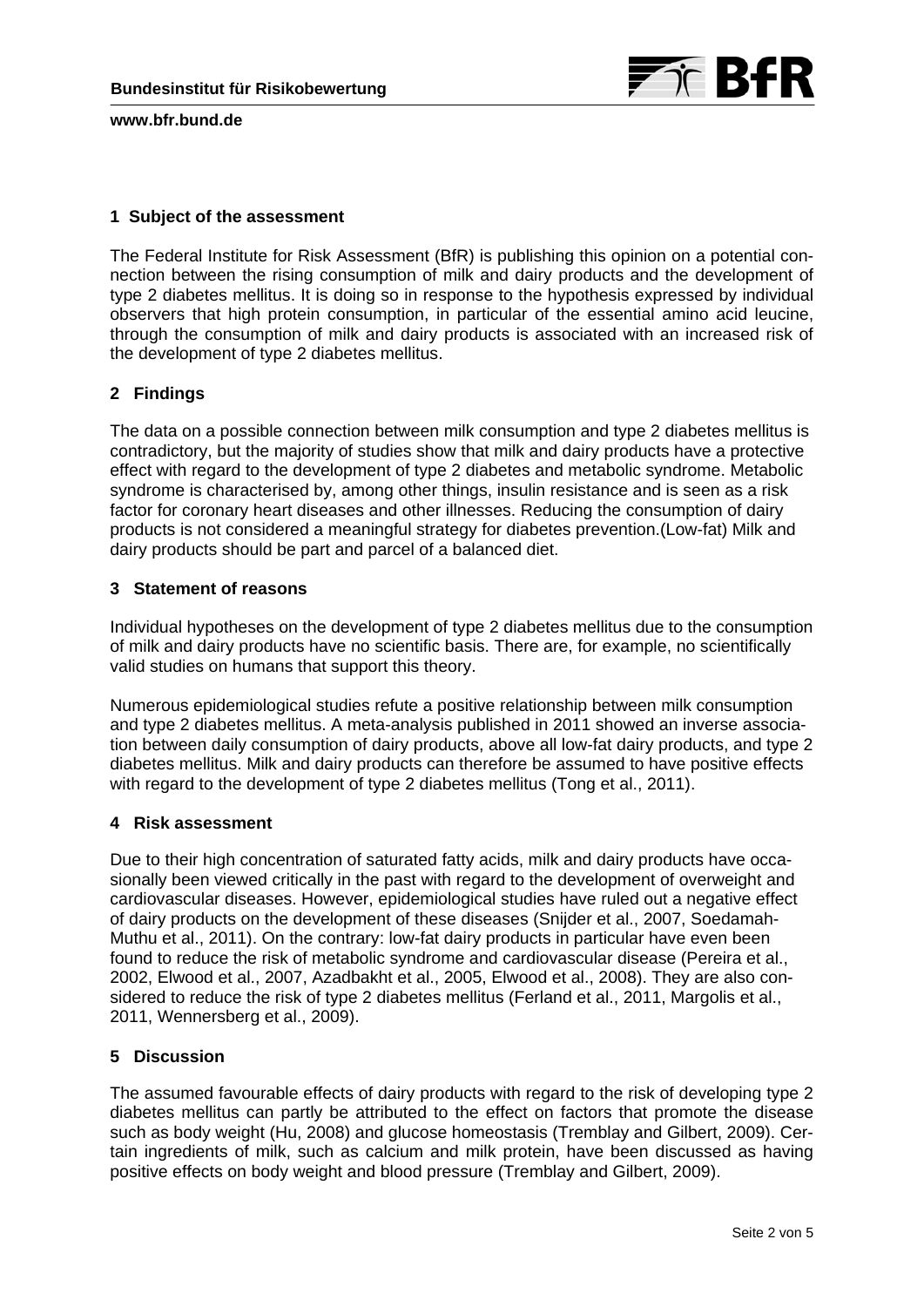

However, the findings of prospective cohort studies do not indicate any role of dairy products in weight control (Hu, 2008, Rajpathak et al., 2006). The "Dietary Approaches to Stop Hypertension (DASH)" study established a connection between the consumption of 3 portions of low-fat milk and other dairy products daily and lower blood pressure, showing this effect to almost twice that achieved by a diet low on dairy products but containing a high amount of fruit and vegetables (Sacks et al., 2001).

Milk proteins like those in whey can have insulinotropic properties and improve glucose tolerance due to their relatively low glycemic load (GL) (King, 2005). Moreover, other ingredients in dairy products, including medium-chain fatty acids, calcium, vitamin D and magnesium can reduce insulin resistance (Tremblay and Gilbert, 2009, Larsson et al., 2007, Pittas et al., 2007, Azadbakht et al., 2005).

While the consumption of dairy products can also be associated with a lower GL, some studies found a GL-independent association between the consumption of dairy products and type 2 diabetes mellitus (Liu et al.,2006, Choi et al., 2005).

Individual observers have expressed the hypothesis that branched-chain essential amino acids are responsible for the development of diabetes because they activate the body's own signal systems. These amino acids include leucine, for example, which occurs naturally in milk.

Amino acids activate the enzyme "mammalian target of rapamycin" (mTOR) enzyme (Dennis et al., 2011). The mTOR enzyme is part of the mTOR protein complex 1 (mTORC1), which integrates different signal paths of growth factors, the energy household and the oxygen concentration of the cell, regulating the translation of proteins and thereby controlling cell growth and cell cycle. The mTORC1 complex promotes nutrient-induced insulin resistance by downward regulation of the insulin receptor substrate proteins (Fraenkel et al., 2008). However, no scientifically valid studies that provide evidence of activation of mTORC1 by dairy products are known.

Milk consumption stimulates insulin-like-growth-factor 1 (IGF-1) and activates the incretin, glucose-dependent insulinotropic polypeptide (GIP) in dependence on milk protein (Nilsson et al., 2007). Activation of GIP to stimulate insulin release was observed in particular following the administration of milk proteins. This resulted in a reduced postprandial glucose rise (Frid et al., 2005). This mechanism is being discussed as the factor behind the protective effect of milk and dairy products with regard to the development of type 2 diabetes mellitus. It is therefore not possible to understand how the stimulation of GIP caused by amino acids is supposed to lead to poorer blood sugar regulation.

An increase in protein consumption has been observed in Germany since the 1950s, which means that leucine is also being consumed in larger quantities. During the same period, however, calorie intake and the intake of macronutrients, in particular fat, have also increased. There is no evidence whatsoever that the rise in leucine intake has led to an increased incidence of type 2 diabetes mellitus. What is rather seen as the cause is the massive increase in overweight and obesity as the expression of a dysregulated energy balance. There are no epidemiological studies or intervention studies showing a statistically validated relationship between leucine intake and diabetes mellitus.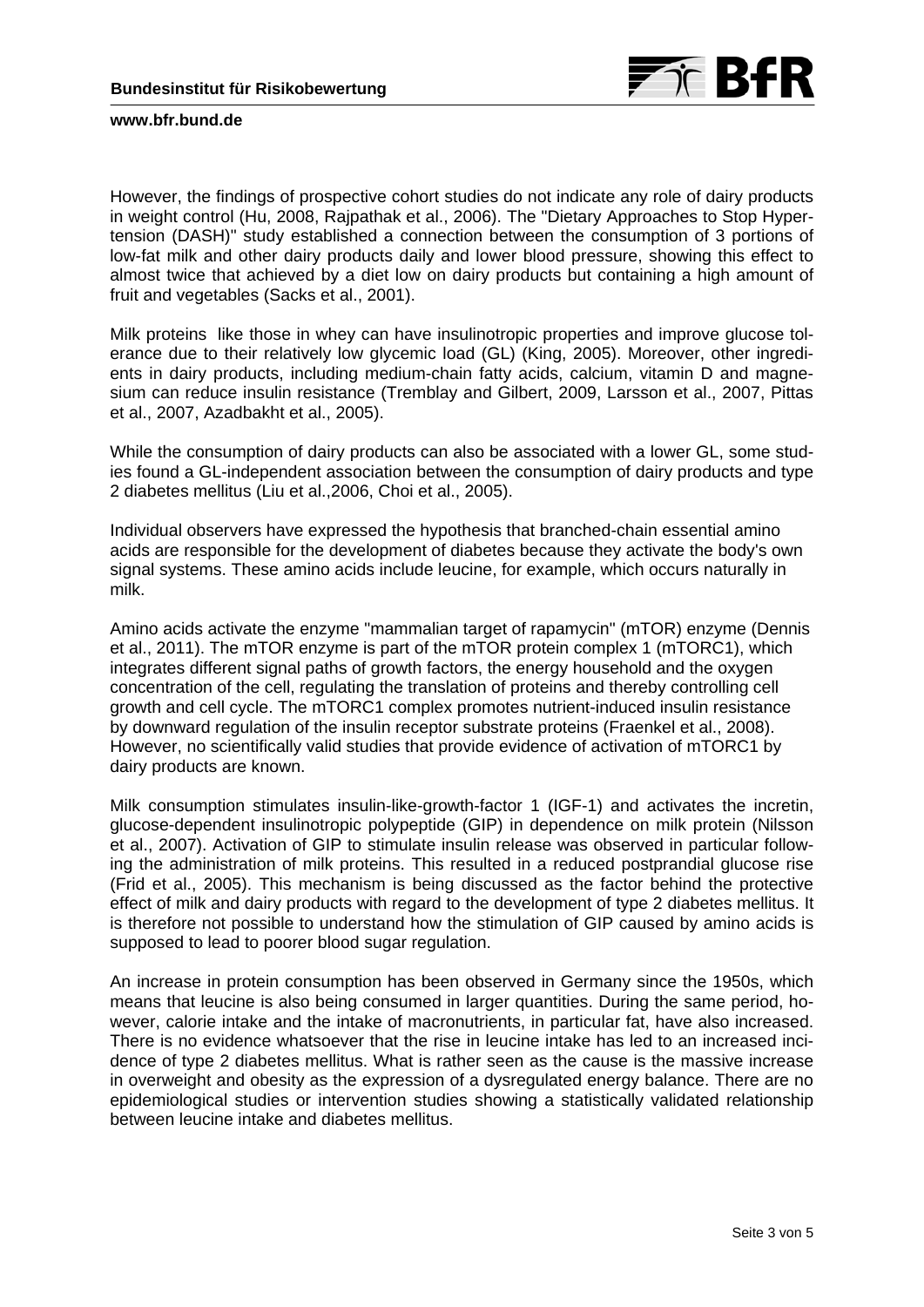

#### **6 Framework for action / Measures**

The BfR does not see any need for action.

### **7 References**

Tong X, Dong JY, Wu ZW, Li W, Qin LQ. Dairy consumption and risk of type 2 diabetes mellitus: a meta-analysis of cohort studies. Eur J Clin Nutr. 2011 Sep; 65(9):1027-31. doi: 10.1038/ejcn.2011.62. Epub 2011 May 11.

Snijder MB, van der Heijden AA, van Dam RM, Stehouwer CD, Hiddink GJ, Nijpels G, Heine RJ, Bouter LM, Dekker JM Is higher dairy consumption associated with lower body weight and fewer metabolic disturbances? The Hoorn Study. Am J Clin Nutr. 2007 Apr; 85(4):989- 95.

Soedamah-Muthu SS, Ding EL, Al-Delaimy WK, Hu FB, Engberink MF, Willett WC, Geleijnse JM. Milk and dairy consumption and incidence of cardiovascular diseases and all-cause mortality: dose-response meta-analysis of prospective cohort studies. Am J Clin Nutr. 2011 Jan; 93(1):158-71.

Pereira MA, Jacobs DR Jr, Van Horn L, Slattery ML, Kartashov AI, Ludwig DS. Dairy consumption, obesity, and the insulin resistance syndrome in young adults: the CARDIA Study. JAMA. 2002 Apr 24; 287(16):2081-9.

Elwood PC, Pickering JE, Fehily AM.Milk and dairy consumption, diabetes and the metabolic syndrome: the Caerphilly prospective study. J Epidemiol Community Health. 2007 Aug; 61(8):695-8.

Azadbakht L, Mirmiran P, Esmaillzadeh A, Azizi F. Dairy consumption is inversely associated with the prevalence of the metabolic syndrome in Tehranian adults.Am J Clin Nutr. 2005 Sep; 82(3):523-30.

Elwood PC, Givens DI, Beswick AD, Fehily AM, Pickering JE, Gallacher J. The survival advantage of milk and dairy consumption: an overview of evidence from cohort studies of vascular diseases, diabetes and cancer. J Am Coll Nutr. 2008 Dec;27(6):723S-34S.

Ferland A, Lamarche B, Château-Degat ML, Counil E, Anassour-Laouan-Sidi E, Abdous B, Dewailly É. Dairy product intake and its association with body weight and cardiovascular disease risk factors in a population in dietary transition. J Am Coll Nutr. 2011 Apr; 30(2):92-9.

Margolis KL, Wei F, de Boer IH, Howard BV, Liu S, Manson JE, Mossavar-Rahmani Y, Phillips LS, Shikany JM, Tinker LF; Women's Health Initiative Investigators. A diet high in low-fat dairy products lowers diabetes risk in postmenopausal women. J Nutr. 2011 Nov;141(11):1969-74. Epub 2011 Sep 21.

Malik VS, Sun Q, van Dam RM, Rimm EB, Willett WC, Rosner B, Hu FB. Adolescent dairy product consumption and risk of type 2 diabetes in middle-aged women. Am J Clin Nutr. 2011 Sep;94(3):854-61. Epub 2011 Jul 13.

Wennersberg MH, Smedman A, Turpeinen AM, Retterstøl K, Tengblad S, Lipre E, Aro A, Mutanen P, Seljeflot I, Basu S, Pedersen JI, Mutanen M, Vessby B. [Dairy products and](http://www.ncbi.nlm.nih.gov/pubmed/19710195)  [metabolic effects in overweight men and women: results from a 6-mo intervention study.](http://www.ncbi.nlm.nih.gov/pubmed/19710195) Am J Clin Nutr. 2009 Oct;90(4):960-8. Epub 2009 Aug 26.